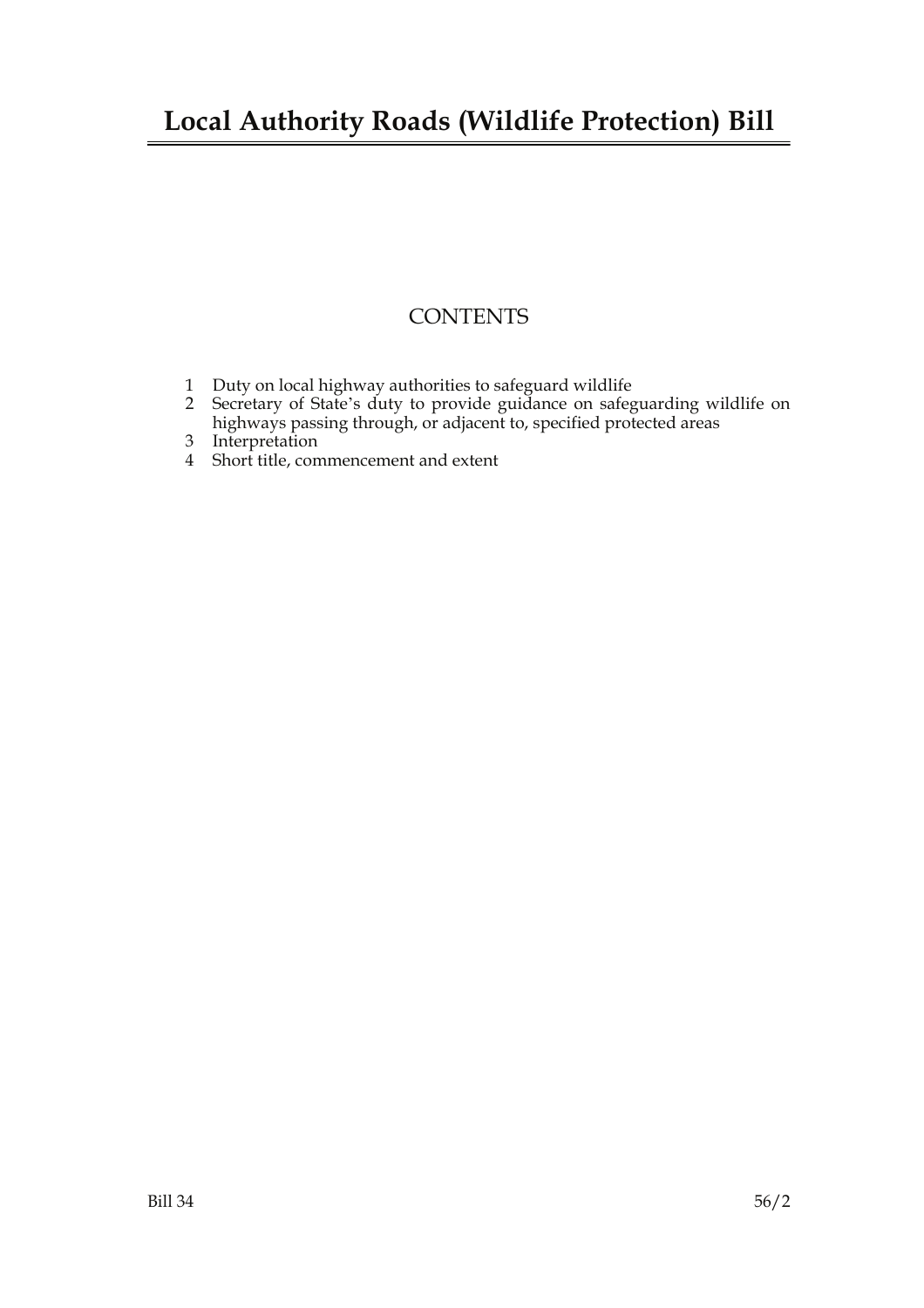# A **BILL** TO

Place a duty on local highways agencies and local transport authorities to make provisions safeguarding wildlife on roads passing through, or adjacent to, specified protected areas; and for connected purposes.

E IT ENACTED by the Queen's most Excellent Majesty, by and with the advice and consent of the Lords Spiritual and Temporal, and Commons, in this present Parliament assembled, and by the authority of the same, as follows: - $B<sub>parti</sub>$ 

#### **1 Duty on local highway authorities to safeguard wildlife**

(1) It shall be the duty of a local highway authority in England to  $-$ 

|     | (a)                                                                                                              | review the wildlife in specified protected areas in its areas;                                                                                          |    |
|-----|------------------------------------------------------------------------------------------------------------------|---------------------------------------------------------------------------------------------------------------------------------------------------------|----|
|     | (b)                                                                                                              | assess the risks that;                                                                                                                                  |    |
|     |                                                                                                                  | traffic on highways passing through, or adjacent to, each<br>(i)<br>specified protected area poses to the wildlife coming on to the<br>highways,        | 5  |
|     |                                                                                                                  | the wildlife may cause traffic accidents,<br>(ii)                                                                                                       |    |
|     | (c)                                                                                                              | make provision to safeguard the wildlife coming on to and vehicles<br>using the highways; and                                                           | 10 |
|     | (d)                                                                                                              | where the provision includes signage, ensure that it is and remains<br>visible to drivers on the highways.                                              |    |
| (2) | Provision for safeguarding wildlife and vehicles using the highways may<br>include, and is not restricted to $-$ |                                                                                                                                                         |    |
|     | (a)                                                                                                              | crossings for wildlife;                                                                                                                                 | 15 |
|     | (b)                                                                                                              | signage;                                                                                                                                                |    |
|     | (c)                                                                                                              | barriers; and                                                                                                                                           |    |
|     | (d)                                                                                                              | speed restrictions.                                                                                                                                     |    |
| (3) | A highway is adjacent to a specified protected area if –                                                         |                                                                                                                                                         |    |
|     | (a)<br>(b)                                                                                                       | it is located within 200 meters of a specified protected area; or<br>it runs between specified protected areas which are less than 500 meters<br>apart. | 20 |
|     |                                                                                                                  |                                                                                                                                                         |    |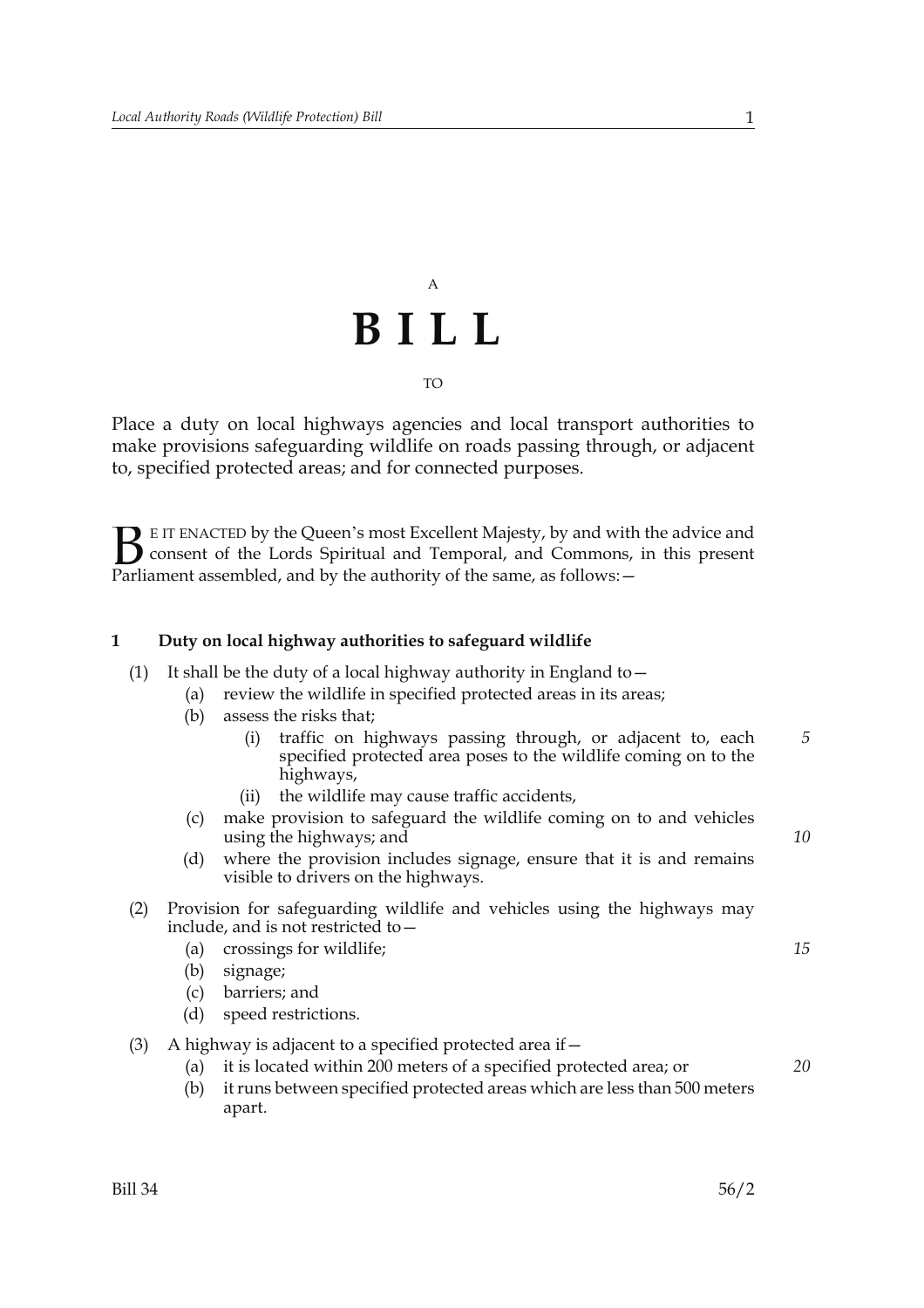#### **2 Secretary of State's duty to provide guidance on safeguarding wildlife on highways passing through, or adjacent to, specified protected areas**

- (1) It shall be the duty of the Secretary of State to issue guidance to local highway authorities on assessing the need for measures to, and provisions on, safeguarding wildlife on highways passing through, or adjacent to, specified protected areas.
- (2) The Secretary of State may review and issue revised guidance from time to time.
- (3) Before issuing or revising guidance the Secretary of State must consult such persons as he or she considers appropriate.

#### **3 Interpretation**

In this Act—

"local highway authority" has the meaning provided in section 329 of the Highways Act 1980; and

"specified protected area" means

- (a) Sites of Special Scientific Interest as provided by section 28 of the Wildlife and Countryside Act 1981;
- (b) Special Areas of Conservation designated under the Conservation (Natural Habitats, &c.) Regulations 1994; and
- (c) Special Protection Areas designated under the Conservation of Habitats and Species Regulations 2010. *20*

#### **4 Short title, commencement and extent**

- (1) This Act may be cited as the Local Authority Roads (Wildlife Protection) Act 2017.
- (2) This section comes into force on the day on which this Act is passed.
- (3) Section 2 shall come into force at the end of a period of six months beginning with the day on which this Act is passed.
- (4) All other sections shall come into force at the end of a period of twelve months beginning with the day on which this Act is passed.
- (5) This Act extends to England and Wales.

*5*

*15*

*10*

*30*